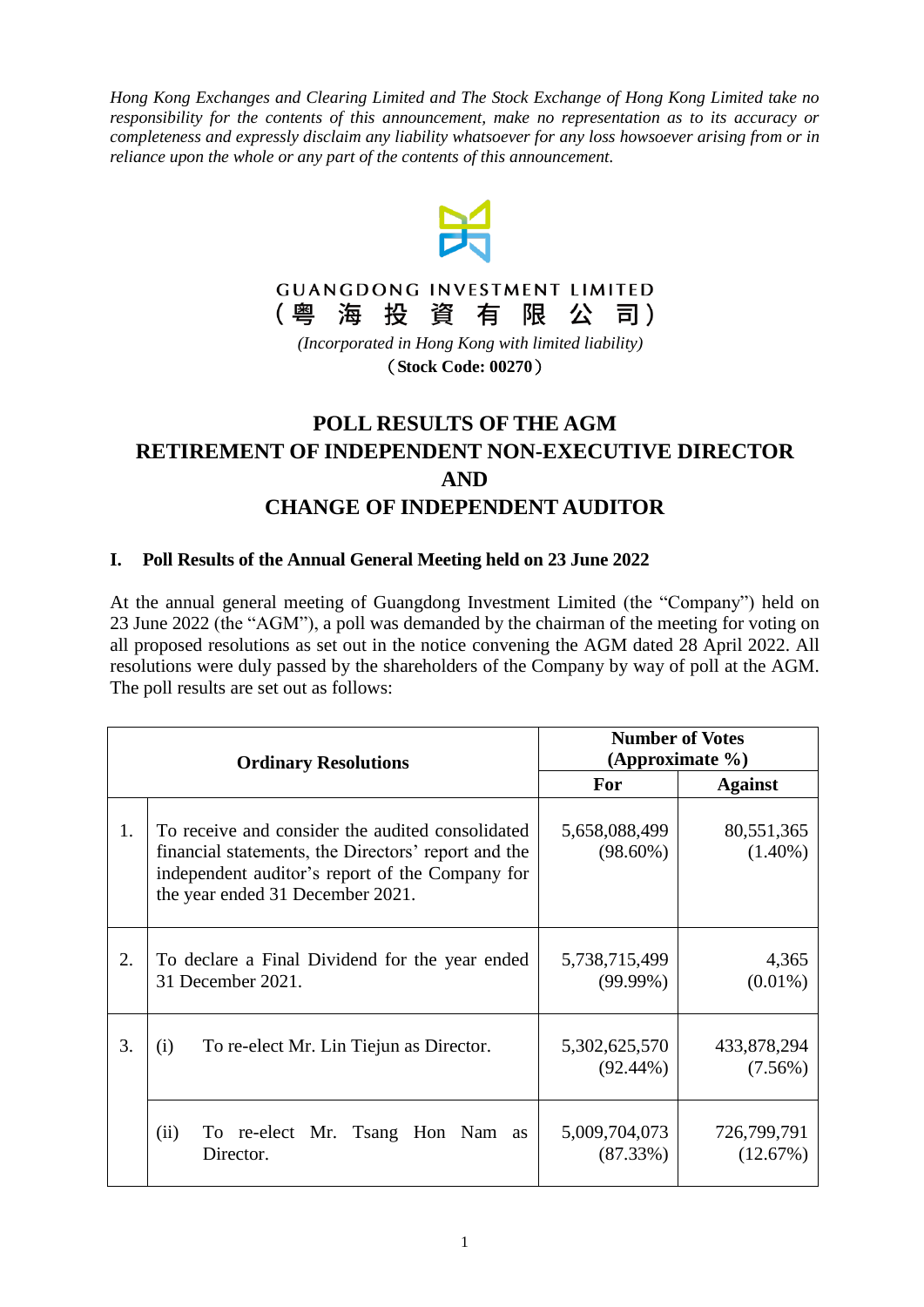| <b>Ordinary Resolutions</b> |                                                                                                                                                                                                                                                                          | <b>Number of Votes</b><br>(Approximate %) |                           |
|-----------------------------|--------------------------------------------------------------------------------------------------------------------------------------------------------------------------------------------------------------------------------------------------------------------------|-------------------------------------------|---------------------------|
|                             |                                                                                                                                                                                                                                                                          | For                                       | <b>Against</b>            |
|                             | (iii)<br>To re-elect Mr. Cai Yong as Director.                                                                                                                                                                                                                           | 5,281,413,982<br>(92.07%)                 | 454,625,882<br>$(7.93\%)$ |
|                             | authorize the Board<br>(iv)<br>To<br>to fix<br>the<br>remuneration of Directors.                                                                                                                                                                                         | 5,681,607,328<br>$(99.01\%)$              | 57,032,536<br>$(0.99\%)$  |
| $\overline{4}$ .            | To appoint KPMG as the independent auditor of<br>the Company, following the retirement of Ernst<br>& Young, to hold office until the conclusion of<br>the next annual general meeting of the Company<br>and authorise the Board of Directors to fix its<br>remuneration. | 5,716,231,297<br>$(99.61\%)$              | 22,408,567<br>$(0.39\%)$  |
| 5.                          | To grant a general mandate to the Directors to<br>issue up to 10% of the issued shares of the<br>Company. $#$                                                                                                                                                            | 3,996,361,117<br>$(69.64\%)$              | 1,742,278,747<br>(30.36%) |
| 6.                          | To grant a general mandate to the Directors to<br>repurchase up to 10% of the issued shares of the<br>Company. $#$                                                                                                                                                       | 5,731,890,499<br>$(99.88\%)$              | 6,749,365<br>$(0.12\%)$   |

*# The full text of the resolution is set out in the notice of the AGM.*

As more than 50% of the votes were cast in favour of each of the above resolutions, all such resolutions were duly passed as ordinary resolutions.

#### Notes

- (1) As at the date of the AGM, the number of issued shares of the Company was 6,537,821,440 ordinary shares, which was the total number of shares entitling the holders to attend and vote at the AGM. There were no restrictions on any shareholders of the Company to cast votes on any of the proposed resolutions at the AGM.
- (2) There were no shares entitling the holder to attend and abstain from voting in favour as set out in Rule 13.40 of the Rules Governing the Listing of Securities on The Stock Exchange of Hong Kong Limited (the "Listing Rules").
- (3) No shareholders were required under the Listing Rules to abstain from voting.
- (4) No parties have indicated in the circular to shareholders dated 28 April 2022 that they intend to vote against or to abstain from voting on any resolutions at the AGM.